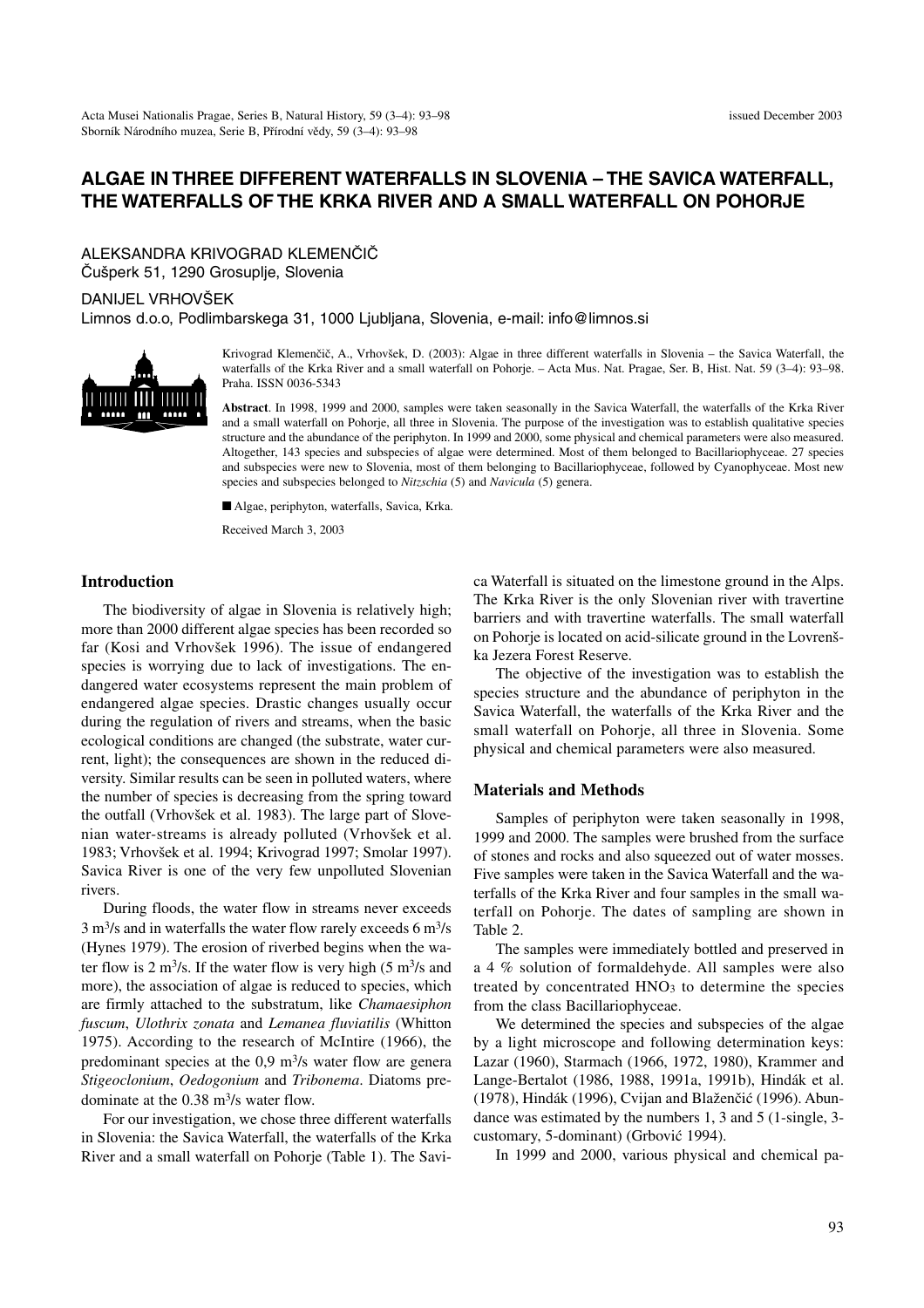|                              | Shadiness of  |                | Width of the |                                      |
|------------------------------|---------------|----------------|--------------|--------------------------------------|
| Sampling point               | the river bed | Water velocity | riverbed [m] | Trees and shrubs around the riverbed |
| Savica Waterfall             | sunny         | rapid          |              | Fagus sylvatica                      |
|                              |               |                |              | Picea abies                          |
| Waterfalls of the Krka River | shady         | rapid          | 50           | Corylus avellana                     |
|                              |               |                |              | Alnus glutinosa                      |
|                              |               |                |              | Carpinus betulus                     |
|                              |               |                |              | Acer campestre                       |
|                              |               |                |              | <i>Salix</i> sp.                     |
|                              |               |                |              | <i>Ouercus robur</i>                 |
|                              |               |                |              | Cornus sanguinea                     |
|                              |               |                |              | Fraxinus ornus                       |
| Small waterfall on Pohorie   | sunny         | rapid          |              | Picea abies                          |

#### **Table 1. Description of sampling points. For precise description of sampling points see Krivograd Klemenčič (2001).**

**Table 2. Dates of sampling and measuring of some physical and chemical parameters in the Savica Waterfall, the waterfalls of the Krka River and a small waterfall on Pohorje.**

| Sampling point               | Date                                                                |
|------------------------------|---------------------------------------------------------------------|
| Savica Waterfall             | 8. 8. 1998, 23. 5. 1999, 22. 8. 1999*, 2. 11. 1999*, 25. 3. 2000*   |
| Waterfalls of the Krka River | 20. 9. 1998, 24. 4. 1999, 27. 8. 1999*, 23. 10. 1999*, 13. 2. 2000* |
| Small waterfall on Pohorie   | 25. 7. 1998, 7. 8. 1999*, 16. 10. 1999*, 3. 6. 2000*                |

\* On these days, some physical and chemical parameters were also determined.

| Table 3. Fluctuation of some physical and chemical parameters in the Savica Waterfall, the waterfalls of the Krka River and the |  |  |
|---------------------------------------------------------------------------------------------------------------------------------|--|--|
| small waterfall on Pohorje in 1999 and 2000.                                                                                    |  |  |

| Sampling point               | Temperature °C | Conductivity $\mu$ S/cm | pH            | Oxygen $mg/l$ | Saturation % |  |  |  |
|------------------------------|----------------|-------------------------|---------------|---------------|--------------|--|--|--|
| l Savica Waterfall           | $5.6 - 6.3$    | $165.2 - 176.5$         | 7.57–8.03     | $12.6 - 13.9$ | $105 - 115$  |  |  |  |
| Waterfalls of the Krka River | $7.9 - 14.5$   | 394–480                 | $7.90 - 8.10$ | $10.2 - 16.0$ | $101 - 118$  |  |  |  |
| Small waterfall on Pohorie   | $4.4 - 9.3$    | $39.2 - 57.7$           | $7.0 - 7.31$  | $11.5 - 14.2$ | $103 - 116$  |  |  |  |

rameters were measured; these included temperature, conductivity, pH, dissolved oxygen and percentage saturation. The dates of measuring physical and chemical parameters are shown in Table 2.

#### **Results and Discussion**

#### Physical and Chemical Parameters

Fluctuation of some physical and chemical parameters in the Savica Waterfall, the waterfalls of the Krka River and the small waterfall on Pohorje in 1999 and 2000 are shown in Table 3. Changes in water temperature of the waterfalls of the Krka River and in the small waterfall on Pohorje during the year follow the temperature of the air. Water temperature of springs, which receive water from deeper layers, was more or less constant and oscillated around the average annual air temperature (Rejic 1988). Such a spring is also the Savica Waterfall with small temperature changes of water through the year. In the small waterfall on Pohorje, the conductivity in the time of measuring was low (39.2–57.7 S/cm), which can be explained by the acid-silicate ground. Physical and chemical results revealed that the temperature and conductivity are connected. The higher the water temperature was, the higher was the conductivity. Wetzel and Likens (1991) found out that conductivity increases about 2 to 3% per 1 °C. The span of pH in continental waters was from 2 to 12 pH, but in Slovenia it is mostly between 6 and 8.5 pH (Rejic 1988). In all the three waterfalls the pH was about 7 to 8 pH. The amount of dissolved oxygen in water was above 10 mg/l in all the three waterfalls at the time of measuring and the percentage saturation was above 100%.

#### Biological Parameters

Altogether, 143 species and subspecies of algae were determined (Table 4). Most of them (101) belonged to Bacillariophyceae, 24 belonged to Cyanophyceae, 13 to Chlorophyceae, three to Zygnematophyceae, one to Chrysophyceae and one to Florideophyceae. For the list of algal species with the estimation of abundance by seasons in individual waterfalls see Krivograd Klemenčič (2001).

There were 52 species and subspecies of algae determined in the Savica Waterfall, 81 in the waterfalls of the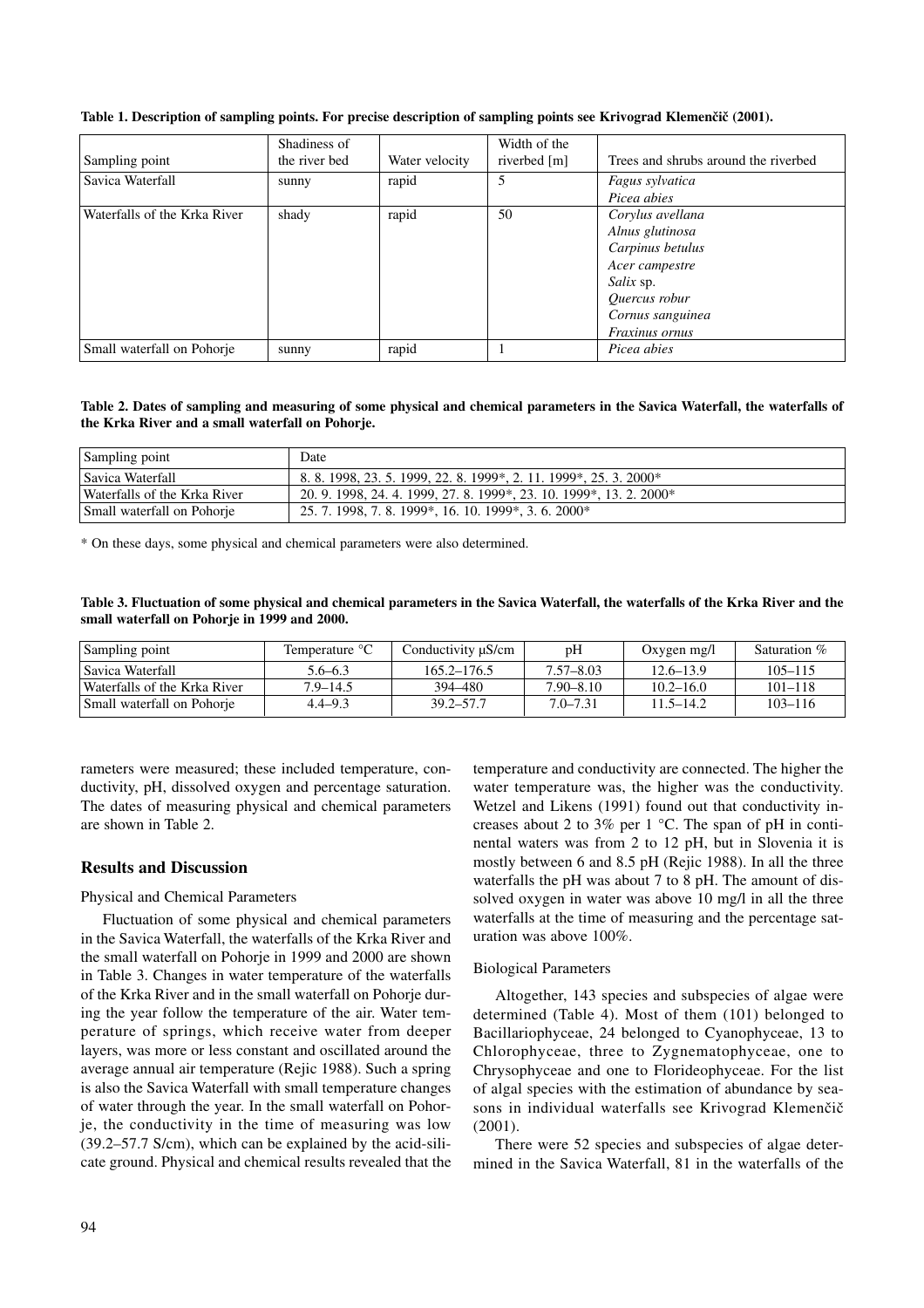Krka River and 60 in the small waterfall on Pohorje (Table 4). The algal structure by classes in all the three waterfalls is shown in Text-fig. 1. The most frequent class of algae in all the three waterfalls was Bacillariophyceae. The Bacillariophyceae was the most frequent class of algae in various rivers in Slovenia, also according to the research of other authors (Vrhovšek et al. 1994; Smolar 1997; Krivograd 1997). In the Savica Waterfall and in the small waterfall on Pohorje they were followed by Cyanophyceae. In the waterfalls of the Krka River, Cyanophyceae and Chlorophyceae were equally frequent classes. In the Savica Waterfall *Hydrurus foetidus* from the class Chrysophyceae was present and in the waterfalls of the Krka River *Audouinella chalybea* from the class Florideophyceae was present. High species diversity was found in summer and autumn samples. The species diversity was higher in summer and autumn than in the other seasons of the year, this fact was proved also by other authors (Vrhovšek et al. 1994; Smolar 1997; Szarek 1994).

In all Savica samples the following species were determined: *Gloeocapsa sanguinea*, *Cocconeis placentula*, *Cymbella minuta* and *Diatoma mesodon*. *Gloeocapsa sanguinea* is a typical species of the drizzle zone in waterfalls (Starmach 1966). The most frequently found species were *Phormidium foveolarum* and *P*. *setchelianum*. *P*. *foveolarum* is typical for eutrophic environments rich in nutrients. *Hydrurus foetidus* was common in spring samples, which can be explained by low water temperature (Ward 1974).

In all samples from the waterfalls of the Krka River, the following species and subspecies were recorded: *Amphora pediculus*, *Cocconeis placentula*, C. *pediculus*, *Diatoma vulgaris*, *Gyrosigma attenuatum*, *Melosira varians*, *Navicula tripunctata*, *N*. *veneta*, *Nitzschia dissipata* var. *dissipata*, *N*. *fonticola* and *Rhoicosphenia abbreviata*, among which the most frequently found were *Amphora pediculus*, *Diatoma vulgaris* and *Navicula tripunctata*. *Audouinella chalybea* from the Florideophyceae class was also a very common species. The genus *Closterium* appeared only in the summer samples. Among diatoms, many species were typical for waters with high values of electrolytes and for waters rich in nutrients.

In all samples taken at the small waterfall on Pohorje, the following species and subspecies were determined: *Chamaesiphon incrustans*, *Achnanthes lanceolata* ssp. *lanceolata* var. *lanceolata*, *A*. *minutissima*, *Cymbella silesiaca*, *Diatoma mesodon*, *Eunotia minor*, *Fragilaria capucina*, *Frustulia rhomboides* and *Trentepohlia aurea*, among which the most frequently found were *Achnanthes minutissima*, *Chlorogloea microcystoides*, *Cymbella silesiaca*, *Diatoma mesodon*, *Eunotia minor*, *Gloeocapsa dermochroa* and *Ulothrix tenerrima*. Among diatoms, most species were typical for waters with low values of electrolytes and for waters poor in nutrients.

In all samples of the three waterfalls, *Achnanthes minutissima*, *Cocconeis placentula* and *Cymbella silesiaca* appeared.



**Text-fig 1: Algal structure by classes in the Savica Waterfall, the waterfalls of the Krka River and the small waterfall on Pohorje in 1998, 1999 and 2000.**

In the three waterfalls, 27 species and subspecies new to Slovenia were determined, of these fifteen in the waterfalls of the Krka River, ten in the small waterfall on Pohorje and two in the Savica Waterfall (Table 4). 24 of the new species and subspecies belonged to Bacillariophyceae and three to Cyanophyceae. The most frequent genera among the new species and subspecies were *Navicula* and *Nitzschia,* both with five species and subspecies.

#### **Summary**

Periphyton studies were carried out in the Savica Waterfall, the waterfalls of the Krka River and the small waterfall on Pohorje. The purpose of the investigation was to establish qualitative species structure and the abundance in 1998, 1999 and 2000. Five samples were taken in the Savica Waterfall and the waterfalls of the Krka River and four samples in the small waterfall on Pohorje. Algal species were determined with a light microscope. Abundance was estimated by the numbers 1, 3 and 5 (1-single, 3-customary, 5-dominant). In 1999 and 2000, some physical and chemical parameters were measured.

Altogether, 143 species and subspecies of algae (of six classes) were determined, of these 52 in Savica Waterfall, 81 in waterfalls of the Krka River and 60 in the small waterfall on Pohorje. Most of them belonged to Bacillariophyceae, followed by Cyanophyceae and Chlorophyceae.

In all the three waterfalls, 27 species and subspecies new to Slovenia were determined, of these 15 in the waterfalls of the Krka River, ten in the small waterfall on Pohorje and two in the Savica Waterfall. 24 of the new species and subspecies belonged to Bacillariophyceae and three to Cyanophyceae. The most frequent genera among the new species and subspecies were *Navicula* and *Nitzschia,* both with five species and subspecies.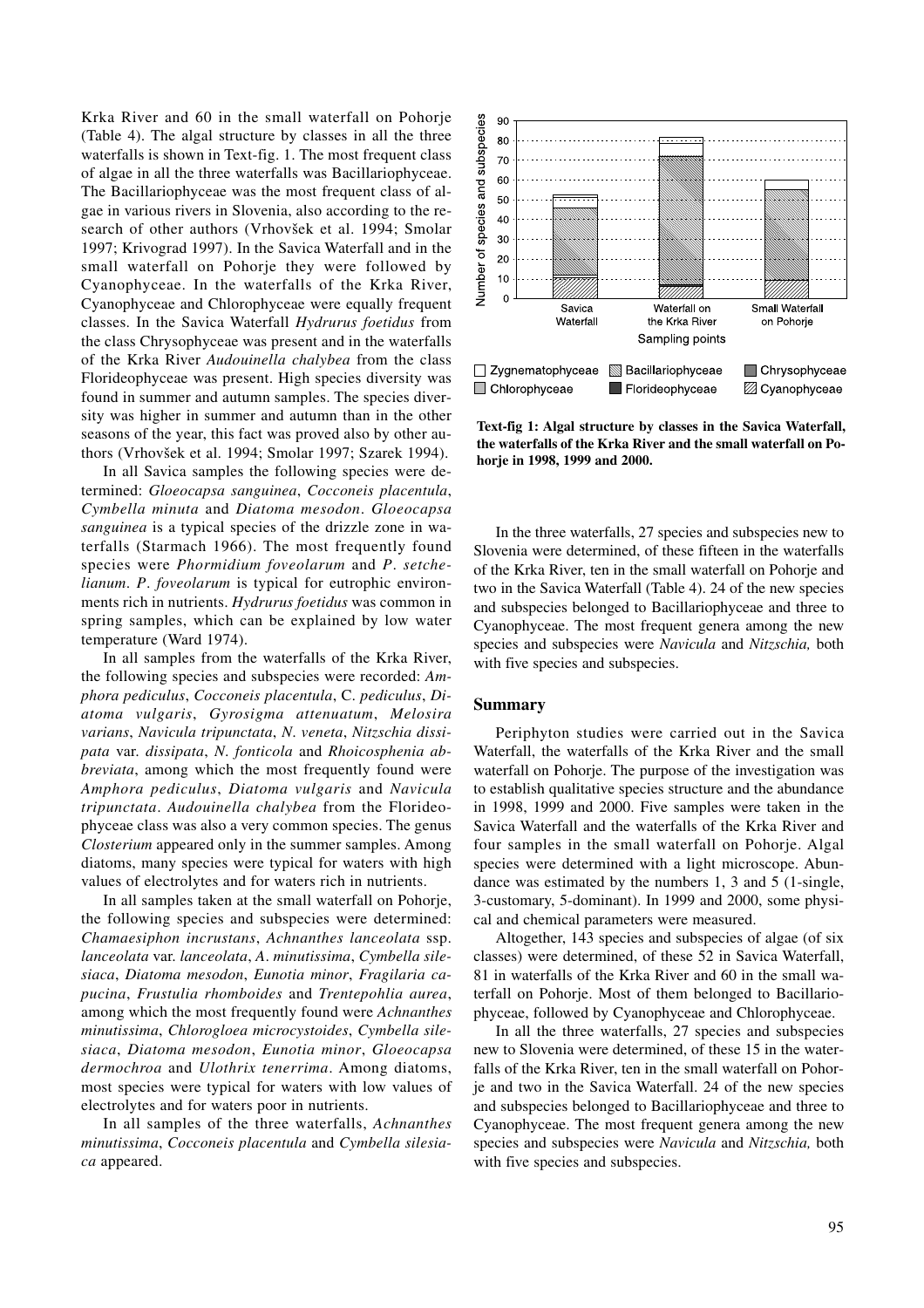**Table 4. A list of algal species with estimation of abundance in the Savica Waterfall, the waterfalls of the Krka River and the small waterfall on Pohorje in 1998, 1999 and 2000, the species new to Slovenia are marked.**

| Taxon                                                                     |                |                | Sampling point | Taxon                                                              |              | Sampling point |              |
|---------------------------------------------------------------------------|----------------|----------------|----------------|--------------------------------------------------------------------|--------------|----------------|--------------|
|                                                                           | A              | B              | $\mathcal{C}$  |                                                                    | A            | B              | C            |
| <b>PROKARYOTA</b>                                                         |                |                |                | *Epithemia turgida var. granulata (Ehren.) Brun                    |              |                | 1            |
| <b>CYANOPHYTA</b>                                                         |                |                |                | Eunotia bilunaris (Ehren.) Mills                                   |              |                | 1            |
| <b>CYANOPHYCEAE</b>                                                       |                |                |                | Eunotia exigua (Breb.) Raben.                                      | 1            |                |              |
| Chamaesiphon curvatus Nordstedt                                           |                | 1              |                | *Eunotia microcephala Krass.                                       |              |                | $\mathbf{1}$ |
| Chamaesiphon incrustans Grun.                                             |                |                | $\mathbf{1}$   | Eunotia minor (Kuetz.) Grun. et Van Heurch                         |              |                | 3            |
| Chlorogloea microcystoides Geitler                                        |                |                | 3              | *Eunotia paludosa Grun.                                            |              |                | 1            |
| Gloeocapsa crepidinum Thuret                                              |                | 1              |                | Eunotia sp.                                                        |              |                | 1            |
| Gloeocapsa dermochroa Naegeli                                             |                |                | 3              | Fragilaria capucina Desm.                                          | 1            | 1              | 1            |
| Gloeocapsa rupestris Kuetz.                                               |                |                | 1              | Fragilaria construens (Ehren.) Grun.                               |              | $\mathbf{1}$   |              |
| Gloeocapsa sanguinea (Ag.) Kuetz.                                         | 3              |                |                | Fragilaria tenera (W. Smith) Lan.-Bert.                            |              |                | 1            |
| Gloeocapsa turgida (Kuetz.) Holler.                                       | 1              |                |                | Fragilaria ulna var. Ulna (Nitzsch) Lan.-Bert.                     |              | 1              | 1            |
| Lyngbya sp.                                                               | $\mathbf{1}$   |                |                | Fragilaria virescens Ralfs                                         |              |                | -1           |
| Oscillatoria amoena (Kuetz.) Gomont                                       |                |                | 1              | Frustulia rhomboides (Ehren.) De Toni                              | 1            |                | 1            |
| Oscillatoria curviceps Agardh                                             | 1              |                |                | *Gomphonema amoenum Lan.-Bert.                                     |              |                | $\mathbf{1}$ |
| Oscillatoria irrigua (Kuetz.) Gomont                                      |                |                | $\mathbf{1}$   | Gomphonema angustatum (Kuetz.) Raben.                              | $\mathbf{1}$ |                | 1            |
| Oscillatoria sp.                                                          |                | $\mathbf{1}$   |                |                                                                    | 3            | 1              | 1            |
|                                                                           |                |                |                | Gomphonema angustum Agardh                                         | $\mathbf{1}$ |                |              |
| Phormidium corium (Agardh) Gomont<br>Phormidium foveolarum (Mont.) Gomont | 1<br>5         |                |                | Gomphonema clavatum Ehren.<br>*Gomphonema clevei Hust.             |              | $\mathbf{1}$   | 1            |
| Phormidium fragile (Menegh.) Gomont                                       | $\mathbf{1}$   |                |                | Gomphonema olivaceum (Horn.) Breb.                                 | $\mathbf{1}$ | 3              |              |
|                                                                           |                | $\mathbf{1}$   |                |                                                                    | $\mathbf{1}$ | $\mathbf{1}$   |              |
| *Phormidium henningsii Lemm.                                              |                | $\mathbf{1}$   |                | Gomphonema parvulum Kuetz.<br>Gyrosigma acuminatum (Kuetz.) Raben. | 1            |                | 1            |
| Phormidium retzii (Agardh) Gomont                                         | 5              |                |                |                                                                    |              | $\mathbf{1}$   |              |
| *Phormidium setchelianum Gomont                                           |                |                |                | Gyrosigma attenuatum (Kuetz.) Raben.                               | $\mathbf{1}$ |                |              |
| Phormidium sp.                                                            | 1              | 1              | 1              | *Gyrosigma nodiferum (Grun.) Reimer                                |              | $\mathbf{1}$   |              |
| *Phormidium valderiae (Delp.) Geitler                                     |                |                | $\mathbf{1}$   | Gyrosigma scalproides (Raben.) Cleve                               |              | $\mathbf{1}$   |              |
| Pleurocapsa minor Hansg.                                                  | $\mathbf{1}$   |                |                | Gyrosigma spencerii (Quekett) Griffith et Henfrey                  |              | $\mathbf{1}$   |              |
| Pseudanabaena constricta (Szafer) Lauterb.                                | 1              |                |                | Melosira varians Agardh                                            | $\mathbf{1}$ | $\mathbf{1}$   |              |
| Synechocystis pevaleckii Erceg.                                           |                |                | 1              | Meridion circulare (Grev.) Agardh                                  | $\mathbf{1}$ | $\mathbf{1}$   |              |
| <b>EUKARYOTA</b>                                                          |                |                |                | Navicula bacillum Ehren.                                           |              | $\mathbf{1}$   |              |
| <b>RHODOPHYTA</b>                                                         |                |                |                | *Navicula bryophila Peter.                                         |              |                | $\mathbf{1}$ |
| FLORIDEOPHYCEAE                                                           |                |                |                | Navicula capitatoradiata Germain                                   | $\mathbf{1}$ | $\mathbf{1}$   |              |
| Audouinella chalybea (Lyngbe) Fries                                       |                | 3              |                | Navicula contenta Grun.                                            | 1            |                |              |
| <b>HETEROKONTOPHYTA</b>                                                   |                |                |                | Navicula cryptocephala Kuetz.                                      | $\mathbf{1}$ | $\mathbf{1}$   | 1            |
| <b>CHRYSOPHYCEAE</b>                                                      |                |                |                | Navicula lanceolata (Agardh) Ehren.                                |              | $\mathbf{1}$   |              |
| Hydrurus foetidus Kirch.                                                  | 3              |                |                | Navicula medioconvexa Hustedt                                      |              |                | 1            |
| <b>BACILLARIOPHYCEAE</b>                                                  |                |                |                | Navicula menisculus var. menisculus Schum.                         |              | $\mathbf{1}$   |              |
| Achnanthes delicatula (Kuetz.) Grun.                                      | 3              | 1              | 1              | Navicula pupula var. pupula Kuetz.                                 |              |                | -1           |
| Achnanthes lanceolata ssp.                                                |                |                |                | Navicula reinhardtii Grun.                                         |              | $\mathbf{1}$   |              |
| lanceolata var. lanceolata (Breb.) Grun.                                  | 3              | 1              | 1              | Navicula rhynchocephala Kuetz.                                     |              | $\mathbf{1}$   |              |
| *Achnanthes lanceolata ssp. dubia (Grun.) Lan.-Bert.                      |                | $\mathbf{1}$   |                | *Navicula salinarum Grun.                                          |              | $\mathbf{1}$   |              |
| Achnanthes minutissima Kuetz.                                             | $\overline{3}$ | $\mathbf{1}$   | 3              | *Navicula schroeterii Meister                                      |              | $\mathbf{1}$   |              |
| *Achnanthes oblongella Oestrup                                            |                |                | 1              | Navicula sp.                                                       | 1            | 1              | 1            |
| Achnanthes sp.                                                            | 3              | $\mathbf{1}$   | $\mathbf{1}$   | *Navicula subhamulata Grun. et Van Heurck                          |              | $\mathbf{1}$   |              |
| Amphora libyca Ehren.                                                     |                | 1              |                | Navicula tripunctata (Muell.) Bory.                                |              | 5              |              |
| Amphora montana Krass.                                                    |                | $\mathbf{1}$   |                | Navicula veneta Kuetz.                                             | $\mathbf{1}$ | 3              | 1            |
| Amphora ovalis (Kuetz.) Kuetz.                                            | 1              | 1              |                | *Navicula viridula var. linearis Hustedt                           |              | 1              |              |
| Amphora pediculus (Kuetz.) Grun.                                          | $\mathbf{1}$   | 5              | 1              | Navicula viridula var. viridula (Kuetz.) Ehren.                    |              | $\mathbf{1}$   |              |
| Caloneis silicula f. silicula (Ehren.) Cleve                              |                | 1              |                | *Neidium bisulcatum (Lager.) Cleve                                 |              |                | 1            |
| Cocconeis pediculus Ehren.                                                |                | 3              |                | *Nitzschia constricta (Kuetz.) Ralfs                               |              | $\mathbf{1}$   |              |
| Cocconeis placentula Ehren.                                               | 1              | $\mathfrak{Z}$ |                | Nitzschia dissipata (Kuetz.) Grun.                                 | $\mathbf{1}$ |                |              |
| Cyclotella sp.                                                            |                | 1              |                | Nitzschia dissipata var. dissipata (Kuetz.) Grun.                  |              | $\mathbf{1}$   |              |
| Cymatopleura solea (Breb.) W.Smith                                        |                | 1              |                | Nitzschia fonticola Grun.                                          | 1            |                |              |
| Cymbella affinis Kuetz.                                                   | $\mathbf{1}$   |                | 1              | Nitzschia linearis var. linearis (Agardh.) W. Smith                |              | $\mathbf{1}$   |              |
| *Cymbella caespitosa (Kuetz.) Brun                                        | 1              |                |                | *Nitzschia linearis var. subtilis (Grun.) Hustedt                  |              |                |              |
| Cymbella cistula (Ehren.) Kirch.                                          |                |                | 1              | Nitzschia palea (Kuetz.) W.Smith                                   | $\mathbf{1}$ |                |              |
| *Cymbella descripta (Hust.) Kramm. et Lan.-Bert.                          |                |                | 1              | Nitzschia recta var. recta Hant.                                   |              | 1              |              |
| Cymbella minuta Hilse                                                     | 3              |                |                | Nitzschia sigmoidea (Nitzsch) W. Smith                             |              | 1              |              |
|                                                                           |                | 1              |                |                                                                    |              | $\mathbf{1}$   |              |
| Cymbella prostrata (Berk.) Cleve                                          |                |                |                | *Nitzschia sinuata var. delognei (Grun.) Lan.-Bert.                |              |                |              |
| Cymbella silesiaca Bleisch                                                | $\mathbf{1}$   | 1              | 3              | Nitzschia sp.                                                      |              |                | 1            |
| Cymbella sinuata Greg.                                                    |                | 1              | $\mathbf{1}$   | *Nitzschia vermicularis (Kuetz.) Hant.                             |              | 1              |              |
| Denticula tenuis Kuetz.                                                   |                | $\mathbf{1}$   |                | *Nitzschia wuellerstorffii Lan.-Bert.                              |              | $\mathbf{1}$   |              |
| Diatoma mesodon (Ehren.) Kuetz.                                           | 1              |                | 3              | Pinnularia borealis var. borealis Ehren.                           |              |                | 1            |
| *Diatoma moniliformis Kuetz.                                              |                | 1              |                | Pinnularia microstauron var. microstauron (Ehren.) Cleve           |              |                | 1            |
| Diatoma vulgaris Bory                                                     |                | 5              | 1              | *Pinnularia rupestris Hant.                                        |              |                | 1            |
| Diploneis oblongella (Naegeli) Cleve-Euler                                |                | $\mathbf{1}$   |                | Pinnularia subcapitata Greg.                                       |              |                | 1            |
| Ellerbeckia arenaria (Moore) Craw.                                        |                | $\mathbf{1}$   |                | Pinnularia viridis (Nitzsch) Ehren.                                |              |                | $\mathbf{1}$ |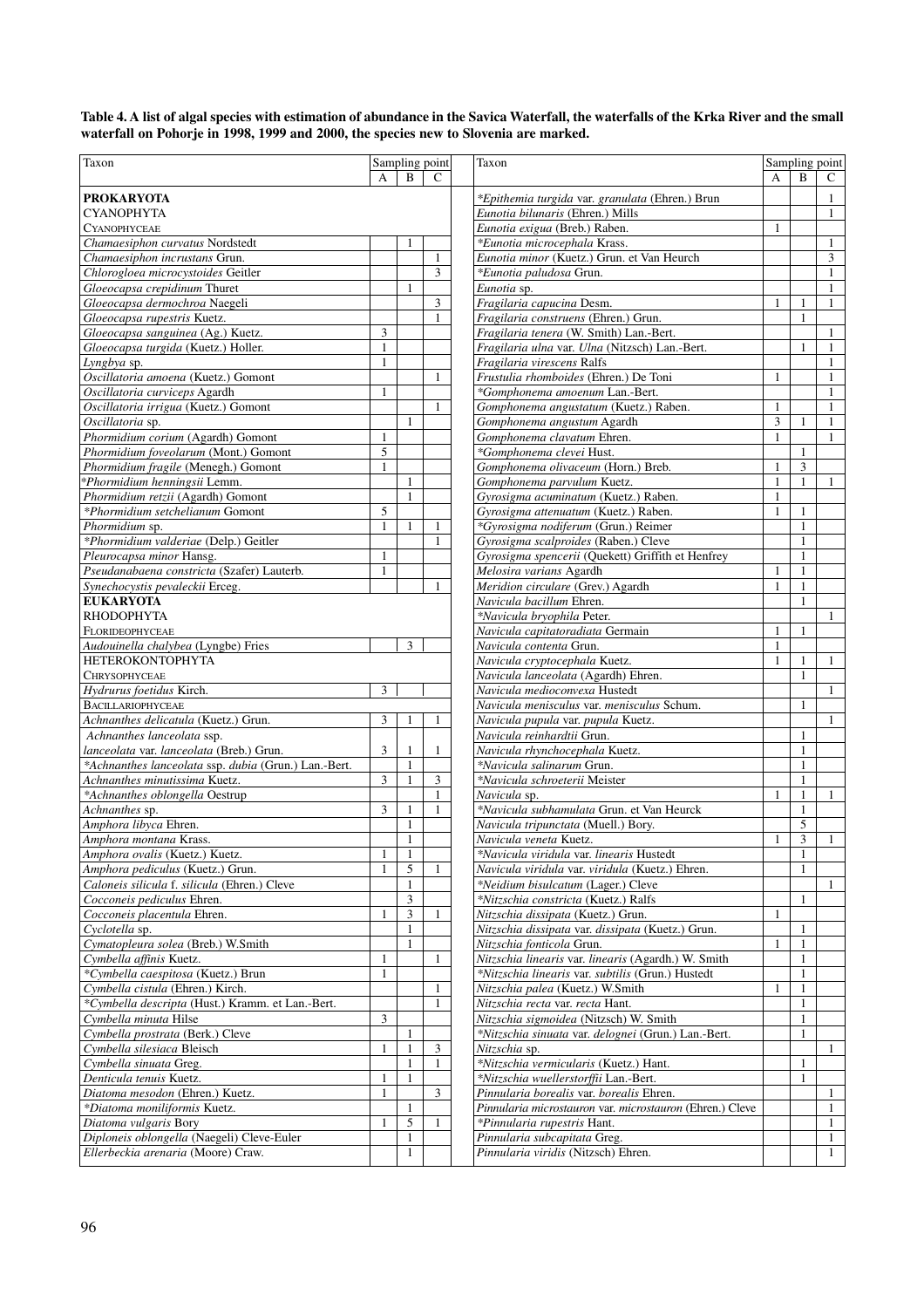#### **Table 4. Continued**

| Taxon                                                   | Sampling point |   | Taxon                                  |                                       |   | Sampling point |  |
|---------------------------------------------------------|----------------|---|----------------------------------------|---------------------------------------|---|----------------|--|
|                                                         | A              | B |                                        |                                       | A | B              |  |
| Rhoicosphenia abbreviata (Agardh) Lan.-Bert.            |                |   |                                        | Microspora pachyderma (Wille) Lagerh. |   |                |  |
| Stauroneis anceps Ehren.                                |                |   |                                        | Microspora stagnorum (Kuetz.) Lagerh. |   |                |  |
| Stauroneis kriegerii Patrick                            |                |   |                                        | Stigeoclonium sp.                     |   |                |  |
| Surirella angusta Kuetz.                                |                |   |                                        | Stigeoclonium tenue (Agardh) Kuetz.   |   |                |  |
| *Surirella brebissonii Kramm. & Lan.-Bert.              |                |   |                                        | Trentepohlia aurea (L.) Martius       |   |                |  |
| Surirella spiralis Kuetz.                               |                |   |                                        | Ulothrix subtilissima Raben.          |   |                |  |
| Tabellaria flocculosa (Roth) Kuetz.                     |                |   |                                        | Ulothrix tenerrima Kuetz.             |   |                |  |
| CHLOROPHYTA                                             |                |   | Ulothrix variabilis Kuetz.             | 3                                     |   |                |  |
| <b>CHLOROPHYCEAE</b>                                    |                |   | Ulothrix zonata (Web. et Mohr.) Kuetz. |                                       |   |                |  |
| Cladophora glomerata (L.) Kuetz.                        |                |   |                                        | <b>ZYGNEMATOPHYCEAE</b>               |   |                |  |
| Dictyosphaerium pulchellum Wood.                        |                |   |                                        | Closterium ehrenbergii Menegh.        |   |                |  |
| Klebsormidium flaccidum (Kuetz) Silva, Mattox et Black. |                |   |                                        | Closterium moniliferum (Bory.) Ehren. |   |                |  |
| Microspora amoena (Kuetz.) Rab.                         |                |   |                                        | Mougeotia sp.                         |   |                |  |

Legend: A – Savica Waterfall; B – Waterfalls of the Krka River; C – Small waterfall on Pohorje; \* – species and subspecies new to Slovenia

#### **References**

- Cvijan, M., J. Blaženčić (1996): Flora algi Srbije [Algae of Serbia]. Cyanophyta. - Beograd, Naučna knjiga, 290 pp. (in Serbian)
- Grbovič, J. (1994): Uporabnost različnih postopkov za oceno kakovosti hudourniških vodotokov, Doktorska disertacija [Aplication of different proceedings for estimation of quality torrential running waters, Doctor's degree]. - Biotehniška fakulteta, Oddelek za biologijo, Ljubljana, 113 pp. (in Slovenian)
- Hindák, F., P. Marvan, J. Komárek, K. Rosa, J. Popovský, O. Lhotský (1978): Sladkovodné riasy [Freshwater algae]. - Bratislava, Slovenské pedagogické nakladatelstvo, 724 pp. (in Slovak)
- Hindák, F. (1996): Kluč na určovanie nerozkonarených vlaknitých zelených rias (Ulotrichineae, Ulotrichales, Chlorophyceae) [Determination key for thready green algae (Ulotrichineae, Ulotrichales, Chlorophyceae)]. - Bratislava, Slovenská botanická spoločnost pri SAV, 73 pp. (in Slovak)
- Hynes, H.B.N. (1979): The Ecology of Running Waters. 4th ed. Liverpool University Press, 555 pp.
- Kosi, G., D. Vrhovšek (1996): Sladkovodne alge. Narava Slovenije, stanje in perspektive. Zbornik prispevkov o naravni dediščini Slovenije. [Freshwater algae. Slovenian nature, state and perspective. Codex of Slovenian natural legacy.] – Ljubljana, Društvo ekologov Slovenije, pp. 143-146.
- Kramer, K., H. Lange-Bertalot (1986): Süwasserflora von Mitteleuropa, Bacillariophyceae, 1 Teil: Naviculaceae [Freshwater flora from central Europe, Bacillariophyceae, 1 part: Naviculaceae]. - Stuttgart, Fischer, 876 pp. (in German)
- Kramer, K., H. Lange-Bertalot (1988): Süwasserflora von Mitteleuropa, Bacillariophyceae, 2 Teil: Bacillariaceae, Epithemiaceae, Surirellaceae [Freshwater flora from central Europe, Bacillariophyceae, 2 part: Bacillariaceae, Epithemiaceae, Surirellaceae]. - Stuttgart, Fischer, 596 pp. (in German)
- Kramer, K., H. Lange-Bertalot (1991a): Süwasserflora von Mitteleuropa, Bacillariophyceae, 3 Teil: Centrales, Fragilariaceae, Eunotiaceae [Freshwater flora from central Europe, Bacillariophyceae, 3 part: Centrales, Fragilariaceae, Eunotiaceae]. - Stuttgart, Fischer, 576 pp. (in German)
- Kramer, K., H. Lange-Bertalot (1991b): Süwasserflora von Mitteleuropa, Bacillariophyceae, 4 Teil: Achnanthaceae, Kritische Ergänzungen zu Navicula (Lineolate) und Gomphonema [Freshwater flora from central Europe, Bacillariophyceae,

4 part: Achnanthaceae, critical examples of Navicula (Lineolate) and Gomphonema]. - Stuttgart, Fischer, 436 pp. (in German)

- Krivograd, A. (1997): Prisotnost kremenastih alg v reki Meži, Diplomska naloga [Existence of diatoms in the river Meža, Graduation thesis]. - Ljubljana, BF, Oddelek za biologijo, 81 pp. (in Slovenian)
- Krivograd Klemenčič, A. (2001): Alge posebnih okolij v Sloveniji, Magistrska naloga [Algae of specific environments in Slovenia, Master of science thesis]. - Biotehniška fakulteta, Oddelek za biologijo, Ljubljana, 160 pp. (in Slovenian)
- Lazar, J. (1960): Alge Slovenije, Seznam sladkovodnih vrst in ključ za določanje [Algae of Slovenia, species list of freshwater algae and determination key]. -Ljubljana, SAZU. (in Slovenian)
- McIntire, C.D. (1966): Structural characteristics of benthic algal communities in laboratory streams. - Ecology, 49: 918–930.
- Rejic, M. (1988): Sladkovodni ekosistemi in varstvo voda [Freshwater ecosystems and protection of the waters]. - Ljubljana, VTOZD za gozdarstvo, Biotehniška fakulteta, 225 pp. (in Slovenian)
- Smolar, N. (1997): Ocena vpliva odvzema vode iz različnih tipov vodotokov na perifiton v času nizkih pretokov, Magistrska naloga [An estimation of influence of water abstraction from different types of running waters on periphyton under low flow conditions, Master of science thesis]. - Ljubljana, Biotehniška fakulteta, Oddelek za Biologijo, 120 pp. (in Slovenian)
- Starmach, K. (1966): Flora slodkovodna polski, Cyanophyta-Sinice, Glauciphyta-Glaukofity [Freshwater flora of Poland, Cyanophyta, Glaucophyta]. Tom 2. - Warszawa, Panstwowe Wydawnictwo Naukowe, 808 pp. (in Polish)
- Starmach, K. (1972): Flora slodkovodna polski, Chlorophyta III, Zielenice Nitkovate: Ulotrichales, Ulvales, Prasiolales, Sphaeropleales, Cladophorales, Chaetophorales, Trentepohliales, Siphonales, Dichotomosiphonales [Freshwater flora of Poland, Chlorophyta III, thready green algae: Ulotrichales, Ulvales, Prasiolales, Sphaeropleales, Cladophorales, Chaetophorales, Trentepohliales, Siphonales, Dichotomosiphonales]. Tom 2. - Warszawa, Panstwowe Wydawnictwo Naukowe, 750 pp. (in Polish)
- Starmach, K. (1980): Flora slodkovodna polski, Chrysophyceae-Zlotowiciowce [Freshwater flora of Poland, Chrysophyceae]. - Warszawa, Panstwowe Wydawnictwo Naukowe, 774 pp. (in Polish)